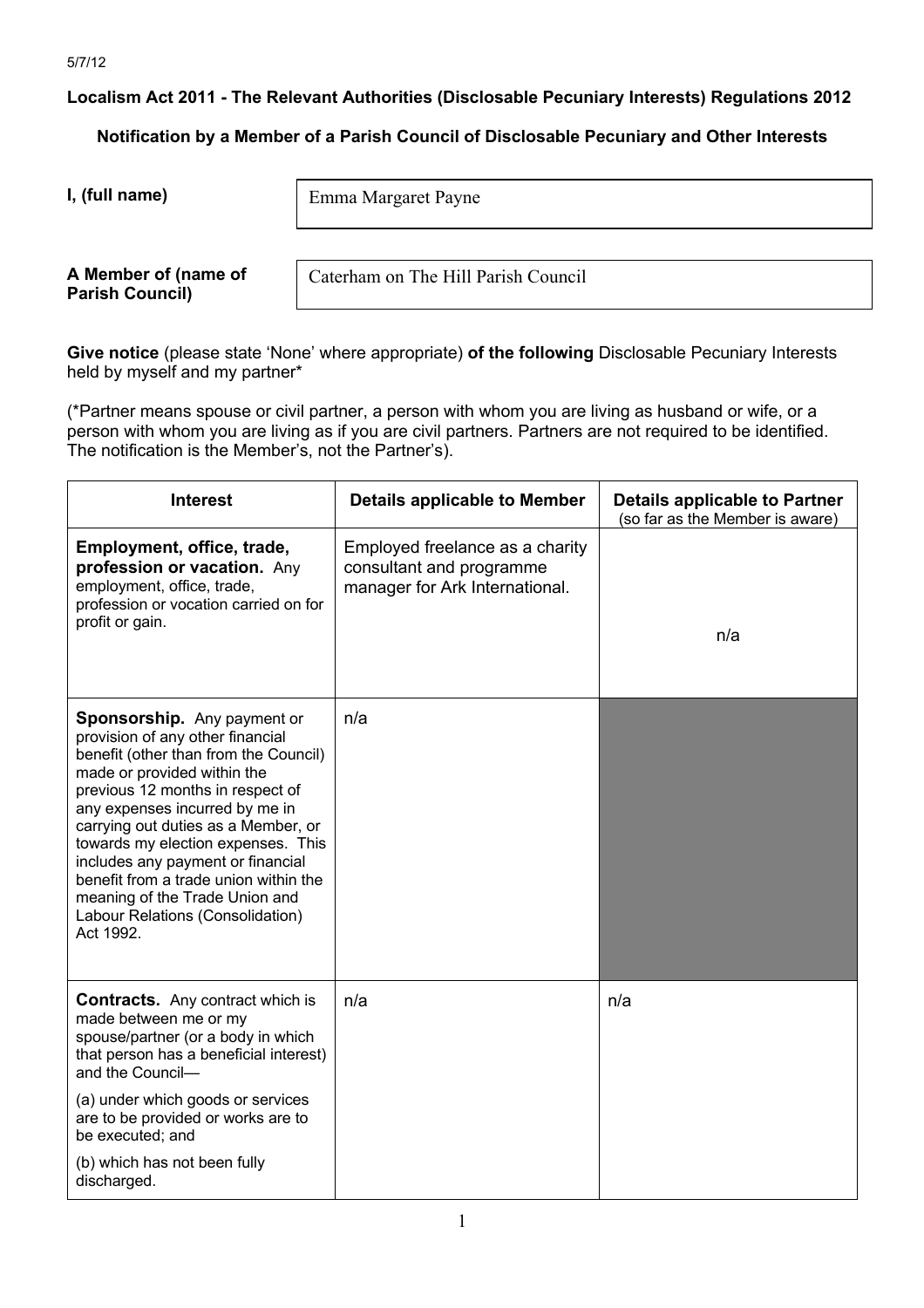| <b>Interest</b>                                                                                                                                                                                                                                                                   | <b>Details applicable to Member</b> | <b>Details applicable to Partner</b><br>(so far as the Member is aware) |
|-----------------------------------------------------------------------------------------------------------------------------------------------------------------------------------------------------------------------------------------------------------------------------------|-------------------------------------|-------------------------------------------------------------------------|
| <b>Land.</b> Any beneficial interest in<br>land which is within the Council's<br>area (e.g. my home).                                                                                                                                                                             | n/a                                 | n/a                                                                     |
| Licences. Any licence (alone or<br>jointly with others) to occupy land in<br>the Council's area for a month or<br>longer.                                                                                                                                                         | n/a                                 | n/a                                                                     |
| <b>Corporate tenancies. Any</b><br>tenancy where (to my knowledge)-                                                                                                                                                                                                               | n/a                                 | n/a                                                                     |
| (a) the landlord is the Council; and                                                                                                                                                                                                                                              |                                     |                                                                         |
| (b) the tenant is a body in which I or<br>my spouse / partner has a beneficial<br>interest.                                                                                                                                                                                       |                                     |                                                                         |
| <b>Securities.</b> Any beneficial interest                                                                                                                                                                                                                                        |                                     | n/a                                                                     |
| in securities of a body where-<br>(a) that body (to my knowledge) has<br>a place of business or land in the<br>Council's area; and                                                                                                                                                | n/a                                 |                                                                         |
| (b) either-                                                                                                                                                                                                                                                                       |                                     |                                                                         |
| (i) the total nominal value of the<br>securities exceeds £25,000 or one<br>hundredth of the total issued share<br>capital of that body; or                                                                                                                                        |                                     |                                                                         |
| (ii) if the share capital of that body is<br>of more than one class, the total<br>nominal value of the shares of any<br>one class in which I (or my<br>spouse/partner) have a beneficial<br>interest exceeds one hundredth of<br>the total issued share capital of that<br>class. |                                     |                                                                         |